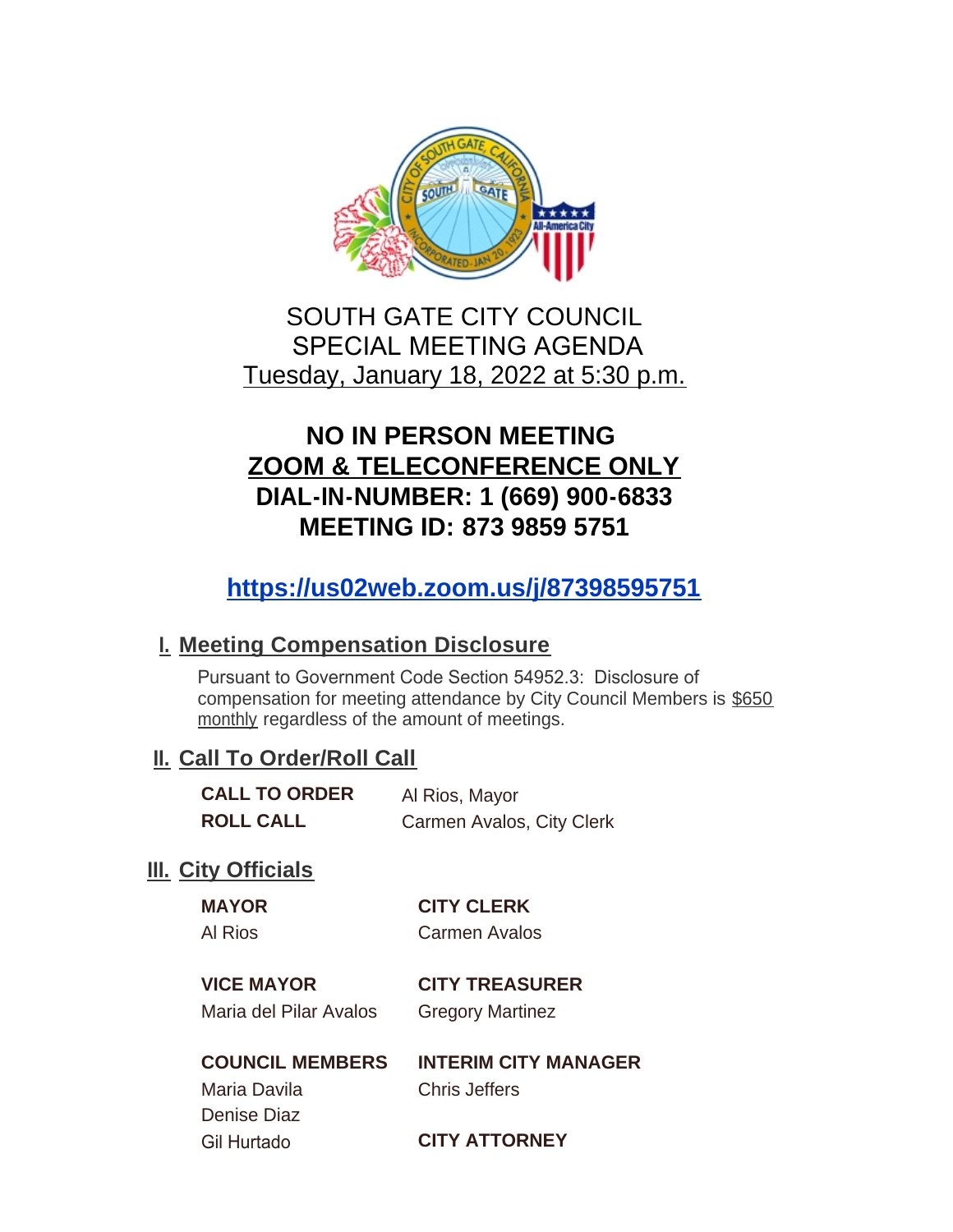#### **Closed Session: (ATTY) IV.**

#### **1. CONFERENCE WITH LABOR NEGOTIATOR**

Pursuant to Government Code Section 54957.6 Agency Representation: Interim City Manager, Chris Jeffers Employee Organizations: SGPOA

Documents:

#### CLOSED SESSION MEMO 01182022 PDF

#### **2. CONSIDER THE EVALUATION OF PERFORMANCE OF A PUBLIC EMPLOYEE**

Pursuant to Government Code Section 54957(b)(1)

a. Interim City Manager

#### **Special Meeting Adjournment V.**

I, Carmen Avalos, City Clerk, certify that a true and correct copy of the foregoing Meeting Agenda was posted on January 13, 2022 at 4:50 p.m., as required by law.

Carmen Avalos, CMC City Clerk

Materials related to an item on this Agenda submitted to the City Council after distribution of the agenda packet are available for public inspection in the City Clerk's Office

> 8650 California Avenue, South Gate, California 90280 (323) 563-9510 \* fax (323) 563-5411 \* [www.cityofsouthgate.org](http://www.cityofsouthgate.org/)

In compliance with the American with Disabilities Act, if you need special assistance to participate in the City Council Meetings, please contact the Office of the City Clerk.

Notification 48 hours prior to the City Council Meeting will enable the City to make reasonable arrangements to assure accessibility.